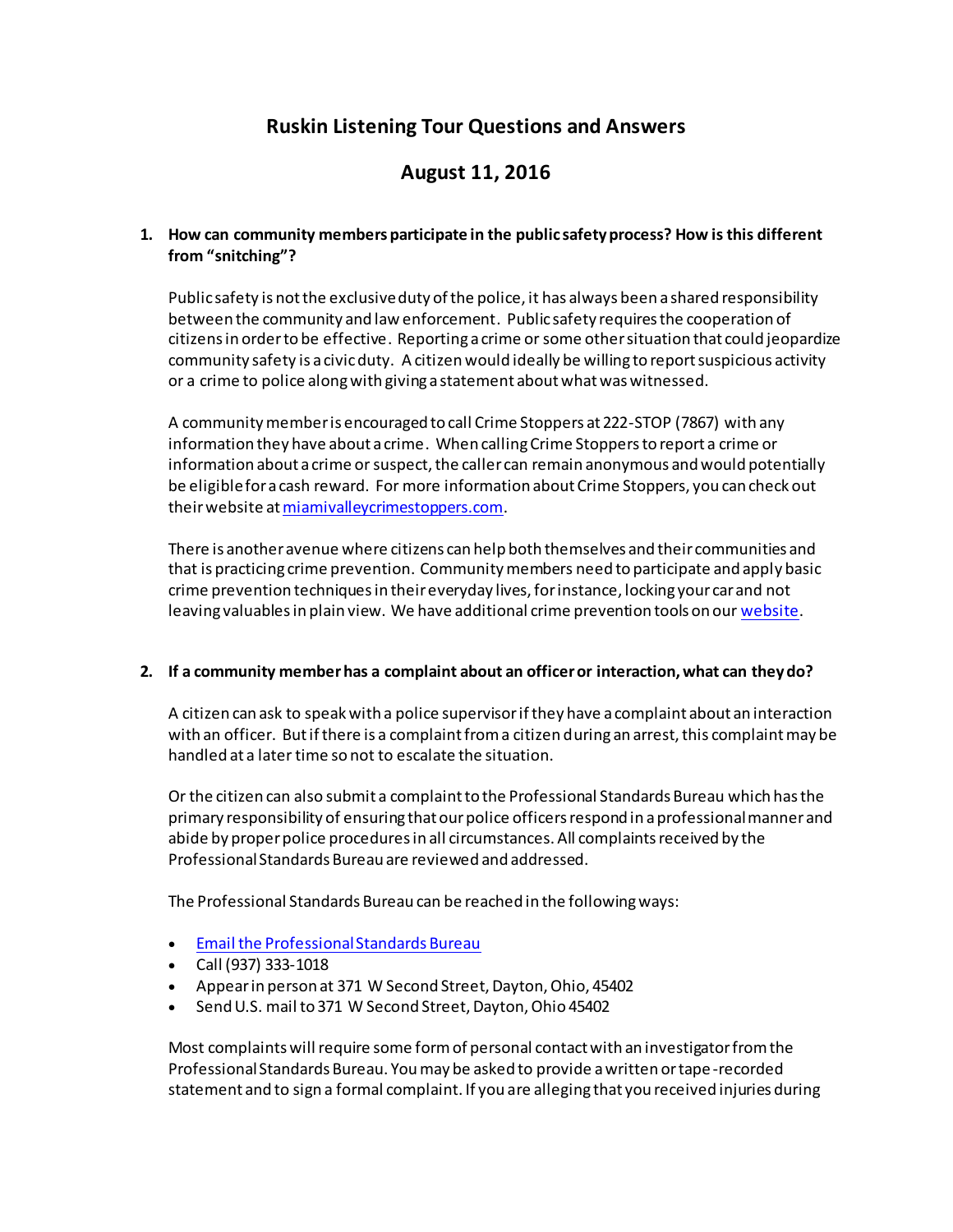your contact with the police, we will need to photograph the injuries and medical reports may be required.

Anonymous complaints are also reviewed for investigation. However, each is considered on a case-by-case basis dependent upon the information provided in the complaint.

## **3. How/where does DPD share information with the public about events/activities they are doing in the community?**

The Dayton Police Department shares information in various ways for upcoming events and activities. There is an events calendar on our website that will list upcoming events and activities that are open to the public. We put information out on our twitter account @DaytonPolice and the City of Dayton's Facebook page Dayton, Ohio – City Government. We also utilize Nextdoor for posting events and for disseminating information on crime and safety alerts.

The Dayton Police Department will also issue Media Advisory's and Press Releases to our media, business, and organization contacts regarding upcoming events.

We also have officers assigned to attend neighborhood association meetings across the city who may also hand out or announce information about event and activities.

# **4. What opportunities do community members have to interact with officers outside of an emergency or problem AND what activities/programs are specifically planned that allow for law enforcement to interact with youth?**

The Dayton Police Department utilizes numerous community policing based programs in order to interactwith both adults and children across the city of Dayton. Here are just a few examples from 2015 & 2016 of these programs and events we host or attend, many of which are ongoing (youth based activities are highlighted):

- Coffee With a Cop events –18 total in 2015 11 EPOD, 5 WPOD, 2 CPOD
- Coffee With a Cop events –6 so far in 2016 8 EPOD, 1 WPOD, 3 CPOD
- Pokémon With Police –2 events at RiverScape in 2016
- Personal Safety Classes Taught –36 classes, 676 people trained
- Run, Hide, Fight Classes Taught 32 classes, 794 people trained
- Graduates from the Citizens Police Academy Fall '15 17
- Graduates from the Citizens Police Academy Spring '16 14
- Fall '16 Citizens Police Academy –Currently in session
- **Police and Youth Together Camp – 57 kids attended in 2015, this program expanded to include a camps in Westwood and in East Dayton in Summer 2016**
- **Bike Safety Rodeo – held twice in 2016**
- **Basketball Games with students from local schools, REC centers and other organizations**
- **Painting with Police - 10 events in 2015**